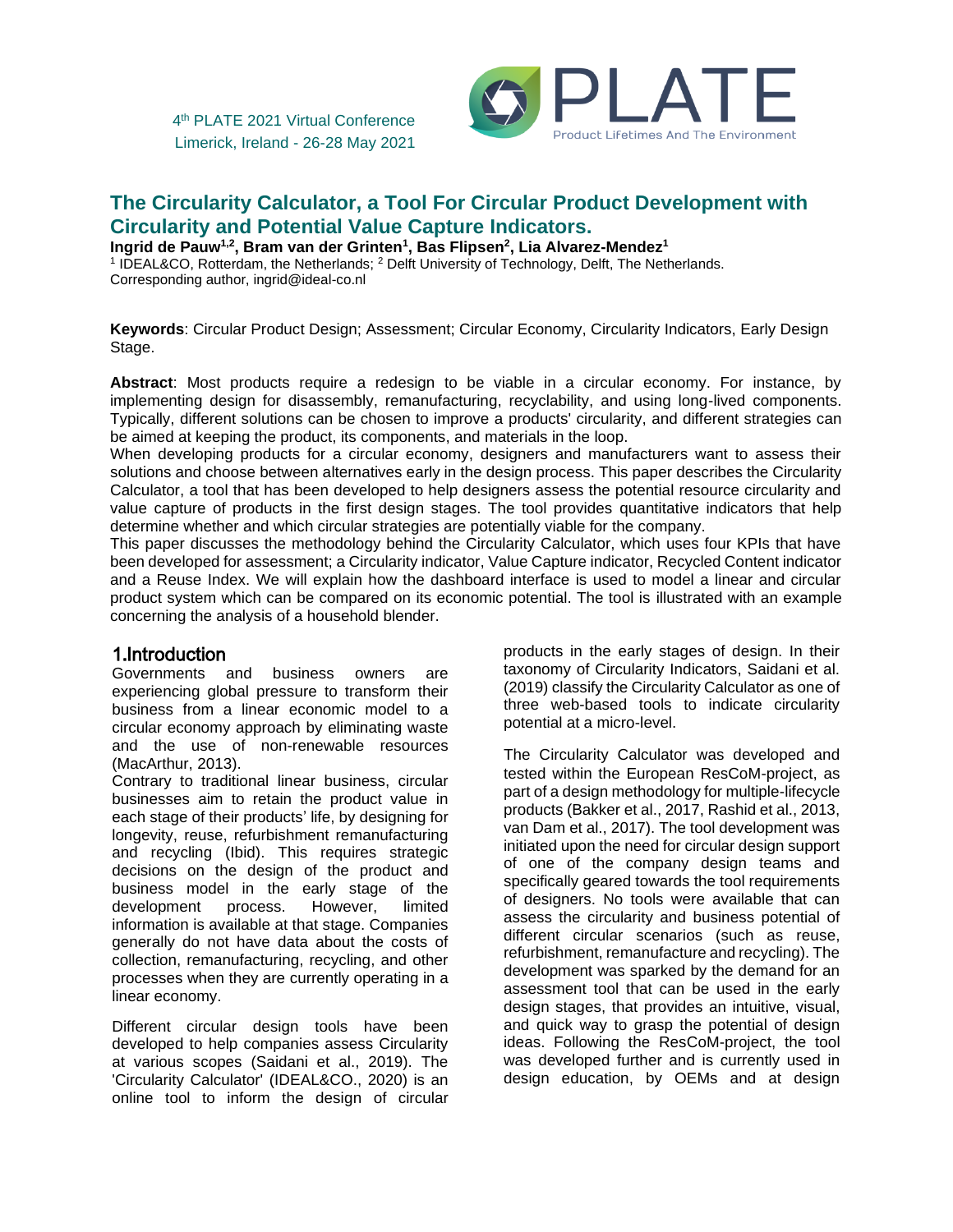

**Ingrid de Pauw, Bram van der Grinten, Bas Flipsen, Lia Alvarez-Mendez.** The Circularity Calculator, a tool for circular product development with circularity and potential value capture indicators.

## 1) Choose to analyse at Product or Part level and import BoM data (optionally)



(remanufacturing, refurbishment, recycling)



agencies pioneering in a circular design, to help inform strategic design decisions.

### **2. Circularity Calculator dashboard**

The Circularity Calculator provides a schematic representation of the product lifecycle and the flow of resources in that system (Figure 1). On the left side of the dashboard, *materials* are procured, feeding into the production of *components*, *assembled* into *products*, that are then brought to the market to be *used by the customers*, followed by different linear and circular options for dealing with products after their (first) use period. Products can be modelled to be reused or used longer, and after the use stage, products or specific components can either end up as waste, in a downcycling process, or be collected to reenter the value chain.

For each of the boxes, the user can enter product or component data (materials, weights, costs) and define what percentage of the product or component enters which cycle. Based on the input, the tool calculates potential mass and value flow in the system (in Figure 1 displayed in the boxes in kg), so the user can see the effects when

the product or its components are used longer, refurbished, remanufactured and/or recycled.

The user can model different conceptual design solutions and circular scenarios, to explore and compare design alternatives and see the impact on performance indices.

To be useful for designers, one of the key development criteria for the tool was to provide direct and visual insight into the effects of changes in the design of the product and the overall system. From that criterion, a tool was built that provides a dashboard to the user, a oneview graphical user interface showing the flow of resources combined with circular performance indicators for a specific circular strategy of a product design.

On the right-hand side of the dashboard, the circular performance indicators are shown, which will be explained in the following section.

# **3. Circular performance indicators**

To indicate the 'circularity' and the circular potential of products, the developers defined four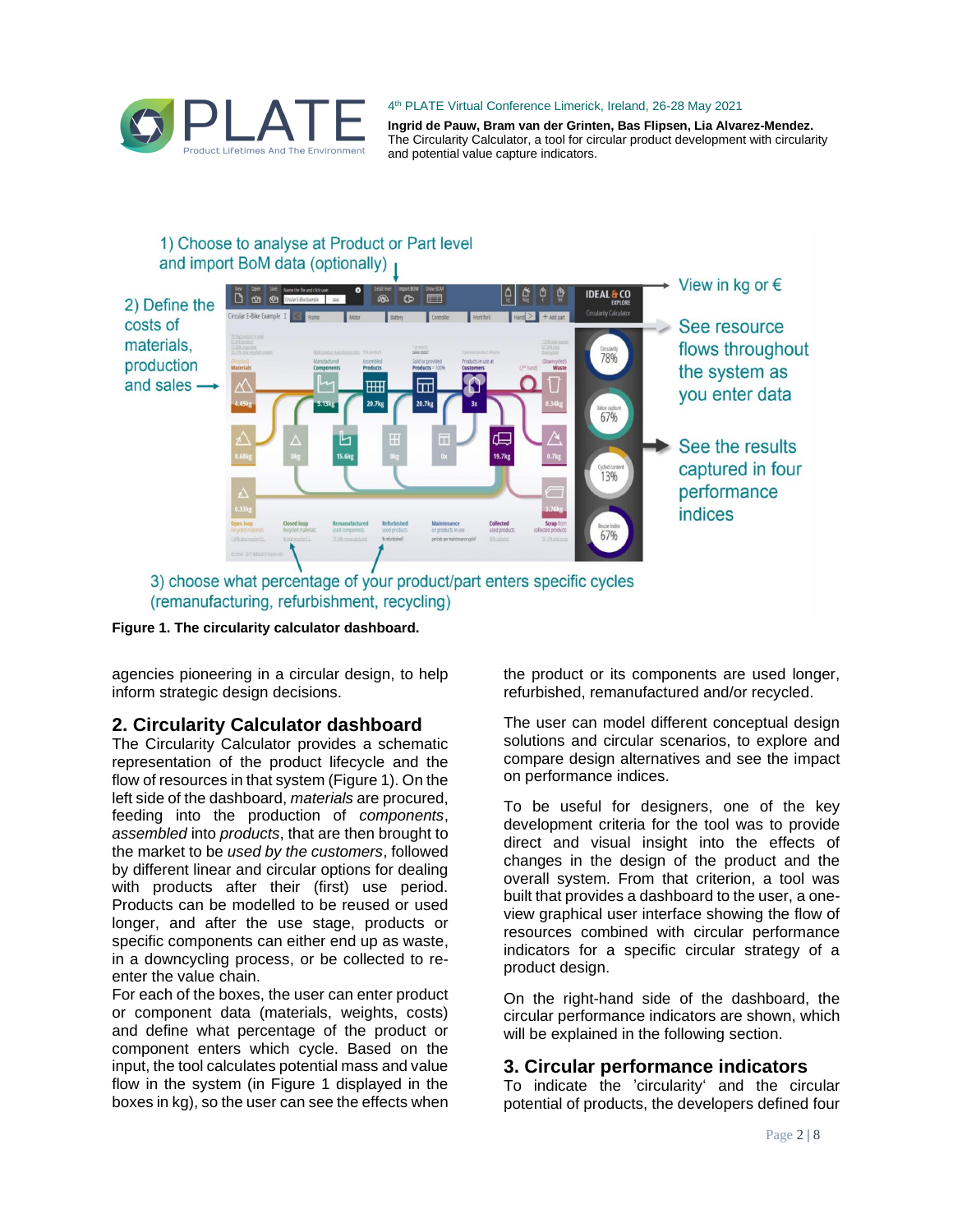

**Ingrid de Pauw, Bram van der Grinten, Bas Flipsen, Lia Alvarez-Mendez.** The Circularity Calculator, a tool for circular product development with circularity and potential value capture indicators.

key performance indicators (KPIs). These indicators are (i) Circularity, (ii) Value Capture, (iii) (Re)cycled content and (iv) Reuse Index.

All KPI's are updated dynamically, providing direct feedback to, for instance, assess the impact of changing collection rates, or the potential gains when changing the material of a specific component.

### **3.1 Circularity**

The circularity indicator assesses to which extent the flow of resources in a product system is *closed,* by feeding resources back into the production of new goods. It builds on the work of Ayres (1994), Braungart et al. (2008), Stahel (2010), and Bocken et al. (2016) on closing and slowing the flow of resources in circular systems. In a fully linear scenario (Circularity 0%), only virgin materials are used that eventually all end up as waste, whereas in a fully circular scenario (Circularity 100%) no virgin material is used (circular inflow) and no waste is generated (circular outflow).

The Circularity indicator represents the percentage of the mass-flow of the resources that is circular, considering the overall number of products that are brought to market. The inflow of materials into the system contributes to half of the Indicator and the outflow to the remaining 50%. The resulting formula to calculate the Circularity indicator is:

 $100\% - \frac{M\%_{virgin} + M\%_{wasted} + M\%_{downcycle}}{2} + M\%_{scrap}$ *2*

Where *M*% is the mass percentage of materials.

### **3.2 Value capture**

The value capture indicator helps assess the economic potential of different circular strategies early in the product development process when different scenarios are still feasible. However, little is known about the costs of collection and resource reuse. This Indicator follows the rationale of Stahels' 'inertia principle': "replace or treat only the smallest possible part in order to maintain the existing economic value of the technical system" (Stahel 2010, p. 195), which is also represented in the Value hill framework by Achterberg et al. (2016), as described in Figure

3. The Value hill explains that the more the product's original integrity is maintained, the higher the potential embodied value you can retain.



**Figure 2. Value hill by Achterberg et al. (2016).**

The potential value capture of the product is calculated from the value that is embedded in reused materials, components, and products and described in the **Value Capture Indicator**:

100 % 
$$
\frac{E_{OL}+E_{CL}+E_{RP}+E_{RC}}{E_{provided\ products}}
$$

Where E is the embedded value in Euros with OL for materials recycled in an open loop, CL in a closed loop, RC for remanufactured components and RP for refurbished products.

# **3.3 Cycled content**

The **Cycled Content indicator** helps to assess the performance of the inflow of resources, by showing the percentage of the product that is made from recycled and/or rapidly renewable materials. It is calculated from the mass ratio of recycled and renewable materials coming from an open or closed loop in manufactured components:

$$
100\% \cdot \frac{M_{cycled} + M_{CL}}{M_{manufactured\ components}}
$$

In addition, the **Cycled Content Potential Indicator** shows to what extent the cycled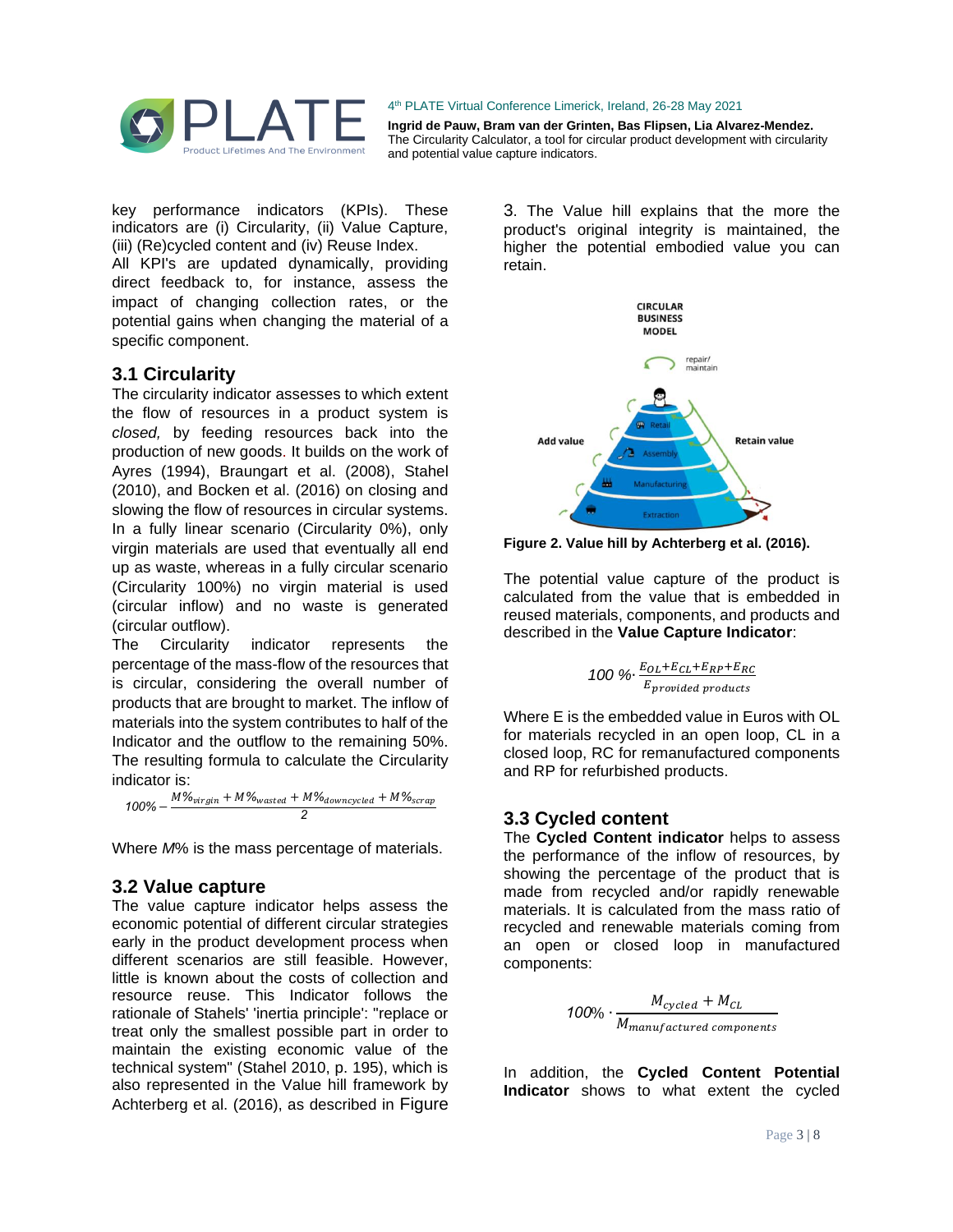

**Ingrid de Pauw, Bram van der Grinten, Bas Flipsen, Lia Alvarez-Mendez.** The Circularity Calculator, a tool for circular product development with circularity and potential value capture indicators.

content indicator can be improved without changing materials and is defined as:

> $100\% \cdot \frac{M_{\text{cyclic}} + M_{\text{closed loop}}}{M}$  $M_{manufactured\ components}$

This potential refers to the use of materials that are recyclable but are not (yet) sourced from recycled content.

### **3.4 Reuse Index**

The Reuse Index is based on the classification presented by Bocken et al. (2016) and helps to assess the degree of *slowing* resource flows, which refers to "prolonged use and reuse of goods over time, through the design of long-life goods and product life extension" (Bocken et al., 2016, p 310).

The Indicator measures the extension of the life of a product. Product-as-a-service business models, robust and repairable products and maintenance can extend the life of a product and therefore slow the flow of resources. This slowing of loops does not entail the closing of loops; a product can have a high reuse index and low circularity indicator at the same time if it is longlasting but ends up as waste.

The designer can model the resulting reduction in production volume to estimate the savings in resources, and the reuse Index provides a performance indicator reflecting the potential decrease in resources by means of slowing resource flows. In a purely linear scenario, the number of use cycles is defined as 1, resulting in a reuse index of 0%. The formula to calculate the **Reuse Index** is as follows:

$$
100\% \cdot (1 - \frac{1}{N})
$$

Where *N* is the number of use periods.

#### **4. Case Study**

To illustrate the use of the Circularity Calculator, we describe a case study evaluating a household blender in different scenarios, one 'linear' and two circular scenarios:

- Scenario 1: linear system.
- Scenario 2: life-extension strategy.

Scenario 3: refurbishment.

Figure 3 shows the household blender, and Figure 4 shows the disassembled product.



**Figure 3. The Solis 837 Household blender.**



**Figure 4. Disassembled motor assembly of the Solis Household blender**

# **4.1 Scenario 1: "Linear" system**

We started by modelling the blender in a predominantly linear scenario. We assumed that nearly all components are made from virgin materials. For the metal components, we estimated the materials contain about 40% recycled content, based on Graedel et al. (2011). Furthermore, we assumed that no high-quality recycling is taking place after the blender has been discarded and that its components and materials are either incinerated or downcycled into lower-quality products.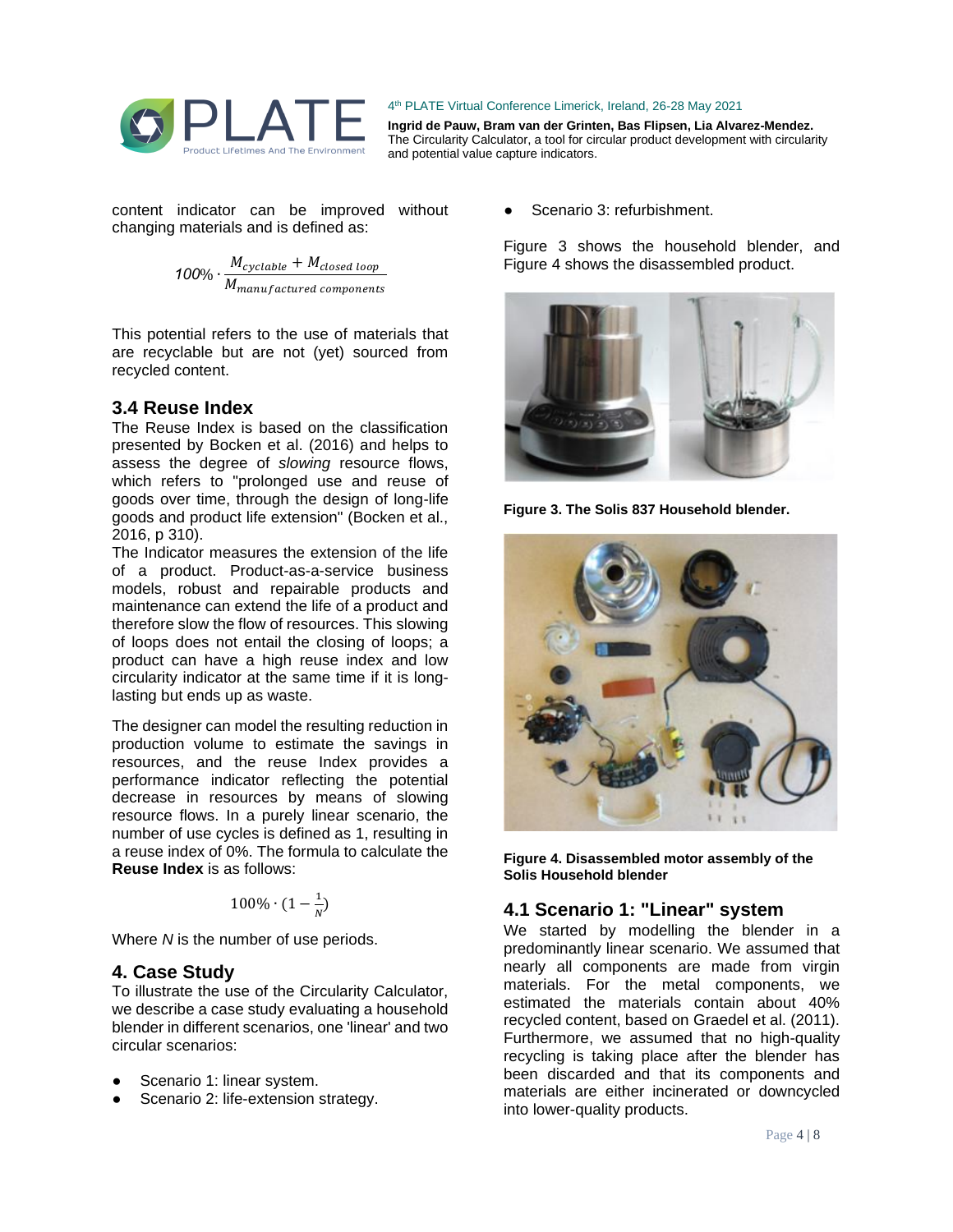

**Ingrid de Pauw, Bram van der Grinten, Bas Flipsen, Lia Alvarez-Mendez.** The Circularity Calculator, a tool for circular product development with circularity and potential value capture indicators.



**Figure 5. The outcome for scenario 1, the "linear" system.** 

Figure 5 illustrates the flow of resources in the product system, with the key performance indicators on the right. The Circularity for this scenario is 3%. This percentage stems from the use of recycled content in the metal parts. In total, 580 Tonnes of materials are used for the total production series of 100,000 blenders. The potential value capture is zero because the company does not collect and reutilise the value that is embedded in the product, its components and materials.

This is the base scenario to which the user can compare more circular scenarios.

# **4.2 Scenario 2: Life-extension strategy**

The blender is a high-quality product (with a robust motor). A typical reason for discarding is when the blades become dull. In this scenario, we assumed that the lifetime of the product can be doubled by changing the design of the blade holder, allowing easy replacement of the blades. We modelled that for delivering the same overall functionality (total operating hours) only half the number of blenders (with two sets of blades) would need to be manufactured, assuming a constant market size (no increase of market share due to improved design). No other changes were modelled.

When looking at the results in Figure 6, the reuse index increased from 0% to 50%. The indices for

recycled content, circularity and value capture are still as low as in the linear scenario, because -in this scenario- the product still ends up as waste. The total inflow of resources decreased from nearly 570 tonnes to 310 tonnes (of which 294 tonnes virgin materials). This life-extension scenario could be monetised with a performancebased business model such as leasing, since the product can perform twice as long with a relatively small change in the product's design.

# **4.3 Scenario 3: Refurbishment.**

For the third scenario, we modelled a simplified refurbishment scenario (without product life extension). We assume that a highly effective collection system is in place, with an overall return rate of 80% of the products. Furthermore, we assume that the company can refurbish 80% of the products they collect (so 20% do not meet the company's quality criteria for refurbishment, including components that will be replaced during refurbishment). This scenario implies that the company can meet a large portion of market demand with refurbished models. Therefore, the company can deliver the same 100,000 products to market while producing fewer new products.

As a result (Figure 7), the circularity increases from 3% to 67% and potential value capture increases to 64%. The value capture potential of refurbishment is Eur. 6,3 million under the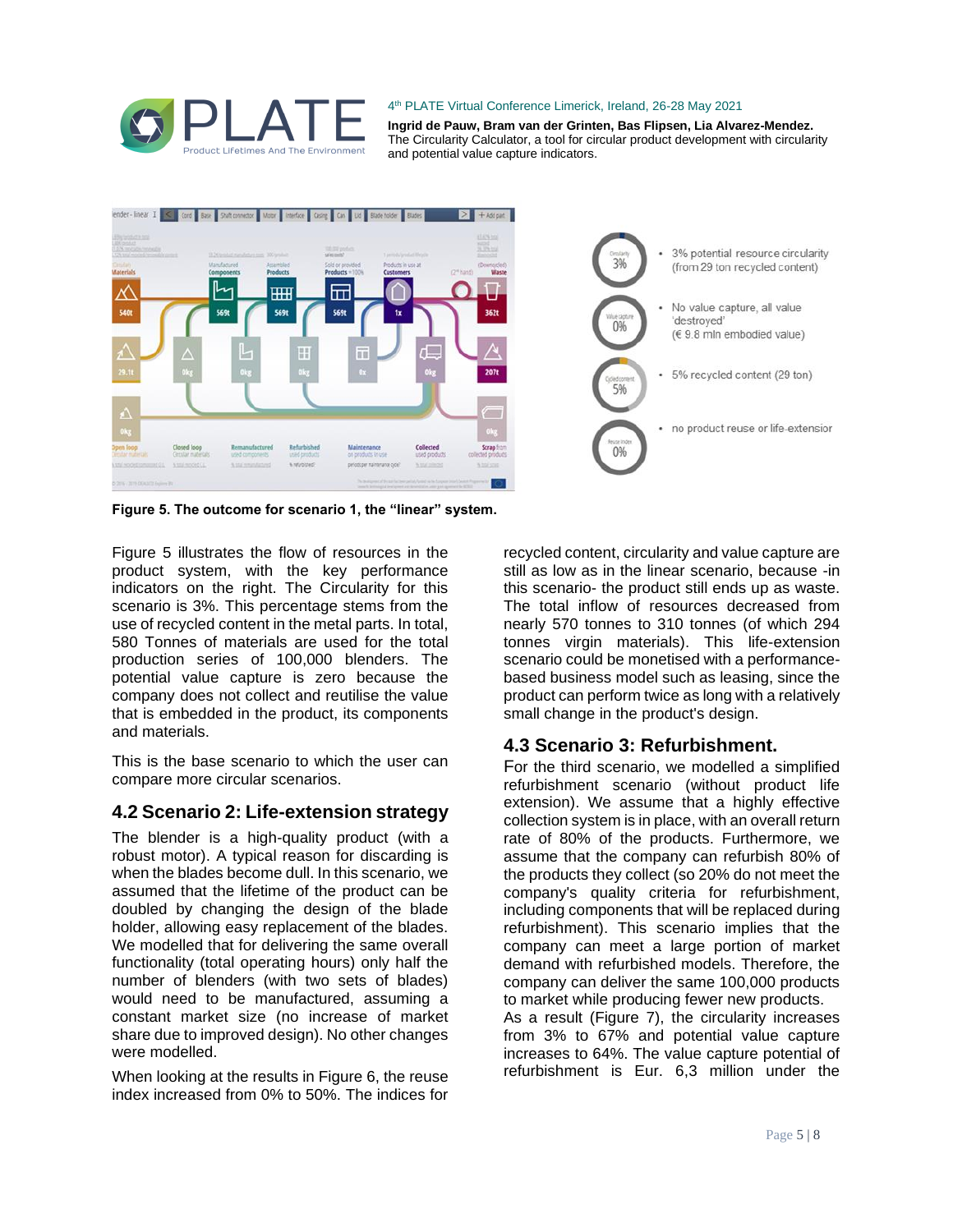

**Ingrid de Pauw, Bram van der Grinten, Bas Flipsen, Lia Alvarez-Mendez.** The Circularity Calculator, a tool for circular product development with circularity and potential value capture indicators.



**Figure 7. The outcome for scenario 3, refurbishment.**

assumptions made. Based on this outcome, the company can decide whether it seems worthwhile or not to make a more detailed analysis of this scenario.

By changing the values of the collection rate and percentage of products entering the refurbishment process, users can see more finegrained effects on potential resource circularity and value capture.

### **4.4 Scenario comparison**

By comparing the results from the different scenarios, users have several KPIs as well as numbers on resource use and potential value

capture in specific cycling scenarios to make informed design decisions in the early stages of a product development process.

For the scenarios analysed in the blender case study, summarised in Table 1, refurbishment seems to hold the most potential for the company, generating a largest reduction in the use of virgin resources, and with a value capture potential that seems sufficient to warrant further analysis by the company.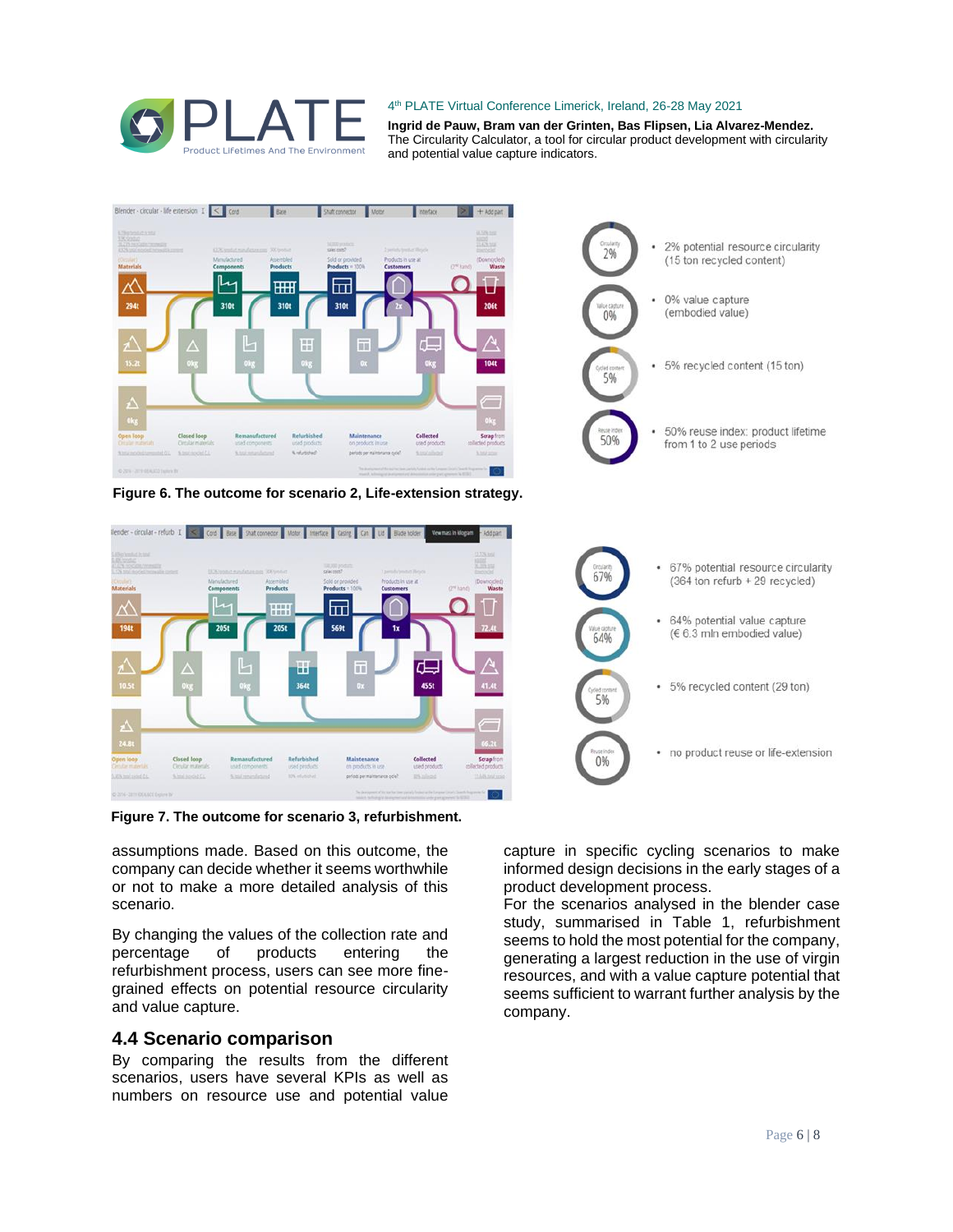

**Ingrid de Pauw, Bram van der Grinten, Bas Flipsen, Lia Alvarez-Mendez.** The Circularity Calculator, a tool for circular product development with circularity and potential value capture indicators.

| Indicator                  | Sc. 1:<br>linear | Sc. 2: life-<br>extension | Sc.3:<br>refurbis<br>hment |
|----------------------------|------------------|---------------------------|----------------------------|
| 1. Circularity             | 3%               | 2%                        | 67%                        |
| 2. Value<br>capture        | $0\%$            | 0%                        | 64%                        |
| 3. Cycled<br>content       | 5%               | 5%                        | 5%                         |
| 4. Reuse                   | 0%               | 50%                       | 0%                         |
| Use of virgin<br>resources | 540<br>tonnes    | 294<br>tonnes             | 194<br>tonnes              |

**Table 1. Comparison of outcomes for the case study (best outcomes in bold).**

In addition to the four indicators, the dashboard provides information on the flow of resources for all system stages. For example, the use of virgin resources listed in Table 1 is taken from the (orange) virgin materials box, which reads 194t in scenario 3 (Figure 7).

In a more extensive case study, the design team would investigate more circular strategies such as recycling and explore the potential of combining cycles, for instance, refurbishment in combination with recycling of products that are no longer suited for refurbishment.

### **5. Discussion and Conclusion**

In this paper, we have described the aim and workings of the Circularity Calculator. The tool provides design teams with early-stage figures to assess whether specific circular strategies may hold economic potential.

By combining scenarios and investigating the influence of their assumptions, design teams can use the outcomes to decide which strategy, or a mix of strategies, to focus on.

In the case study, we saw that the refurbishment scenario yielded the largest reduction in the use of virgin resources with high potential value capture. These outcomes help design teams to decide whether a circular approach holds potential for the company and which circular strategy to design for.

While the value capture indicator provides insight into the economic potential of specific circular strategies, it does not represent the potential profitability of the strategies. The extent to which the potential of a specific strategy can be realised depends on the design of the product and recovery process, as well as the business model. Furthermore, the costs of collecting and subsequent processing of the product, its components or materials determine whether the strategy can be run at a profit. In that sense, the outcomes show whether it seems worthwhile to further investigate a solution's profitability. As soon as companies gain more insight into the costs of circular operations, the tool could be expanded to include potential profitability, rather than value capture.

When using the tool, it is up to the design team to make realistic assumptions on the design changes that are needed. When this expertise is not available within the team, other tools, such as Hotspot Mapping (Flipsen et al., 2020) and the Reman Design Checklist (IDEAL&CO. n.d.) can help design teams identify which design changes to focus on.

In the further development of the tool, it would be beneficial if the model can be extended to include production losses, process costs and additional circularity metrics such as resource scarcity.

### **References**

- Achterberg, E., Hinfelaar, J., & Bocken, N. (2016). Master circular business with the value hill. *Circle Economy*, *18*.
- Ayres, R. U., "Industrial metabolism; theory and policy," in B. R. Allenby and D. J. Richards (eds), The Greening of Industrial Ecosystems, National Academy Press, Washington, DC, 23–37 (1994).
- Bakker, C. A., van Dam, S. S., de Pauw, I. C., van der Grinten, B., Asif, F., Bakker, C., ... & Asif, F. (2017). ResCoM Design Methodology for Multiple Lifecycle Products.
- Bocken, N. M., De Pauw, I., Bakker, C., & Van Der Grinten, B. (2016). Product design and business model strategies for a circular economy. *Journal of Industrial and Production Engineering*, *33*(5), 308- 320.